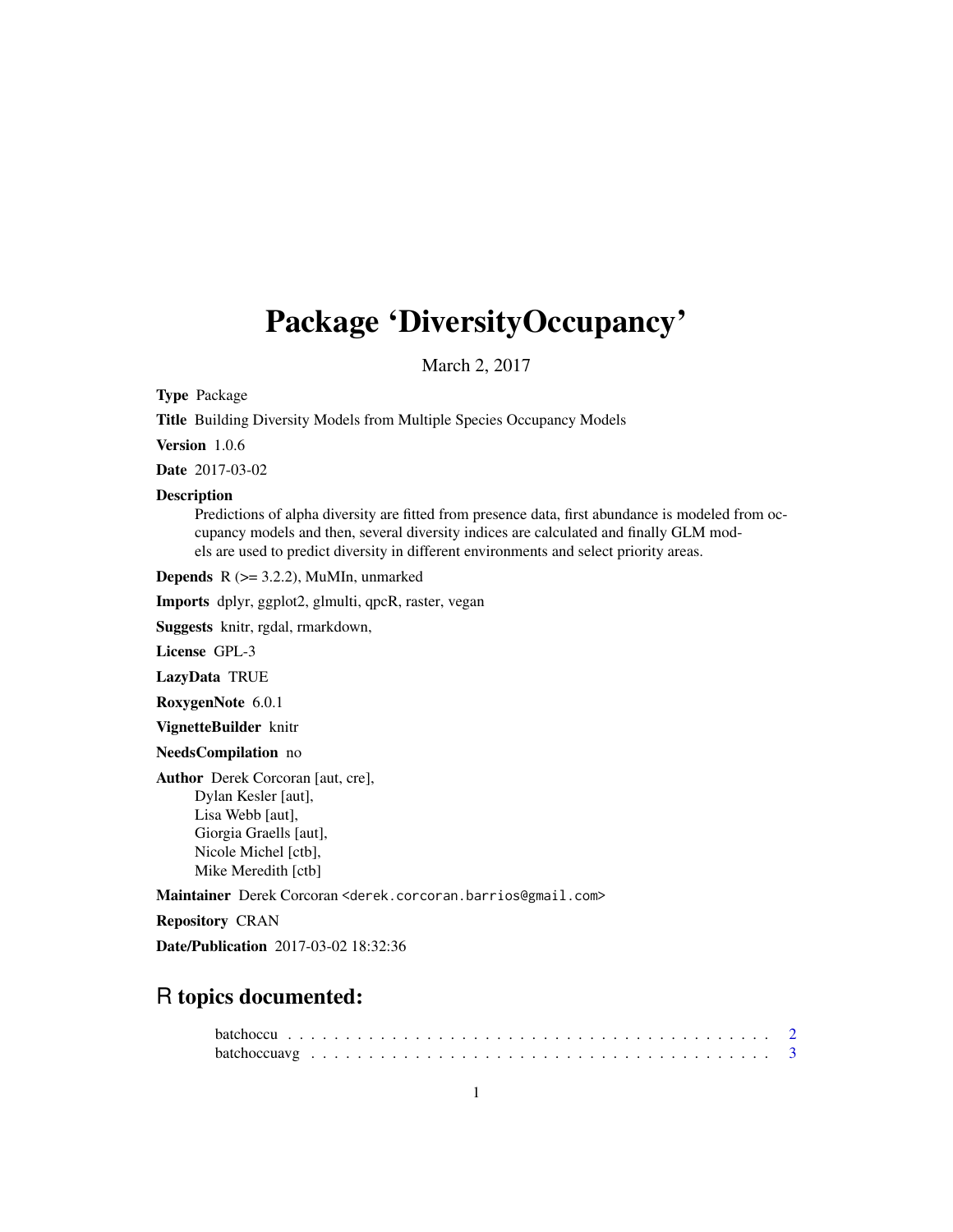#### <span id="page-1-0"></span>2 batchoccu and the state of the state of the state of the state of the state of the state of the state of the state of the state of the state of the state of the state of the state of the state of the state of the state o

|       | response plot. abund $\ldots \ldots \ldots \ldots \ldots \ldots \ldots \ldots \ldots \ldots \ldots \ldots \ldots$ |    |
|-------|-------------------------------------------------------------------------------------------------------------------|----|
|       | response plot. diver $\ldots \ldots \ldots \ldots \ldots \ldots \ldots \ldots \ldots \ldots \ldots \ldots \ldots$ |    |
|       |                                                                                                                   |    |
|       |                                                                                                                   |    |
| Index |                                                                                                                   | 18 |

<span id="page-1-1"></span>batchoccu *Fits occupancy models for multiple species detection history*

# Description

This function takes a data.frame with multiple detection history from various species in different sites, covariates of each site to calculate occupancy, variables specific to sampling days to calculate probability of detection. It features an automatic model selection when dredge = TRUE.

# Usage

```
batchoccu(pres, sitecov, obscov, spp, form, dredge = FALSE)
```
# Arguments

| pres    | a data frame where rows are the sites and columns are a series of presence-<br>absence observation from multiple species, every species needs to have the same<br>number of observations.             |
|---------|-------------------------------------------------------------------------------------------------------------------------------------------------------------------------------------------------------|
| sitecov | a data frame where every row is a site, and every column is a measurement of<br>that site, such as elevation or slope, this covariates are usually more constant.                                     |
| obscov  | a list where every element is a data frame with the daily covariates for each site,<br>that is a measurement for each day, such as average temperature of a day, this<br>covariates are usually very. |
| spp     | the number of species in the pres data.frame                                                                                                                                                          |
| form    | a formula in the format $\sim$ obscov $\sim$ sitcov, the first arguments will be used to<br>calculate probability of detection and the second part the occupancy.                                     |
| dredge  | default = FALSE, if TRUE, for each species, the best occupancy model will be<br>determined by fitting all possible models and ranking by AICc.                                                        |

# Details

This function fits the single season occupancy model of MacKenzie et al (2002), for multiple species and it can automatically select the best model for each specie based on AICc.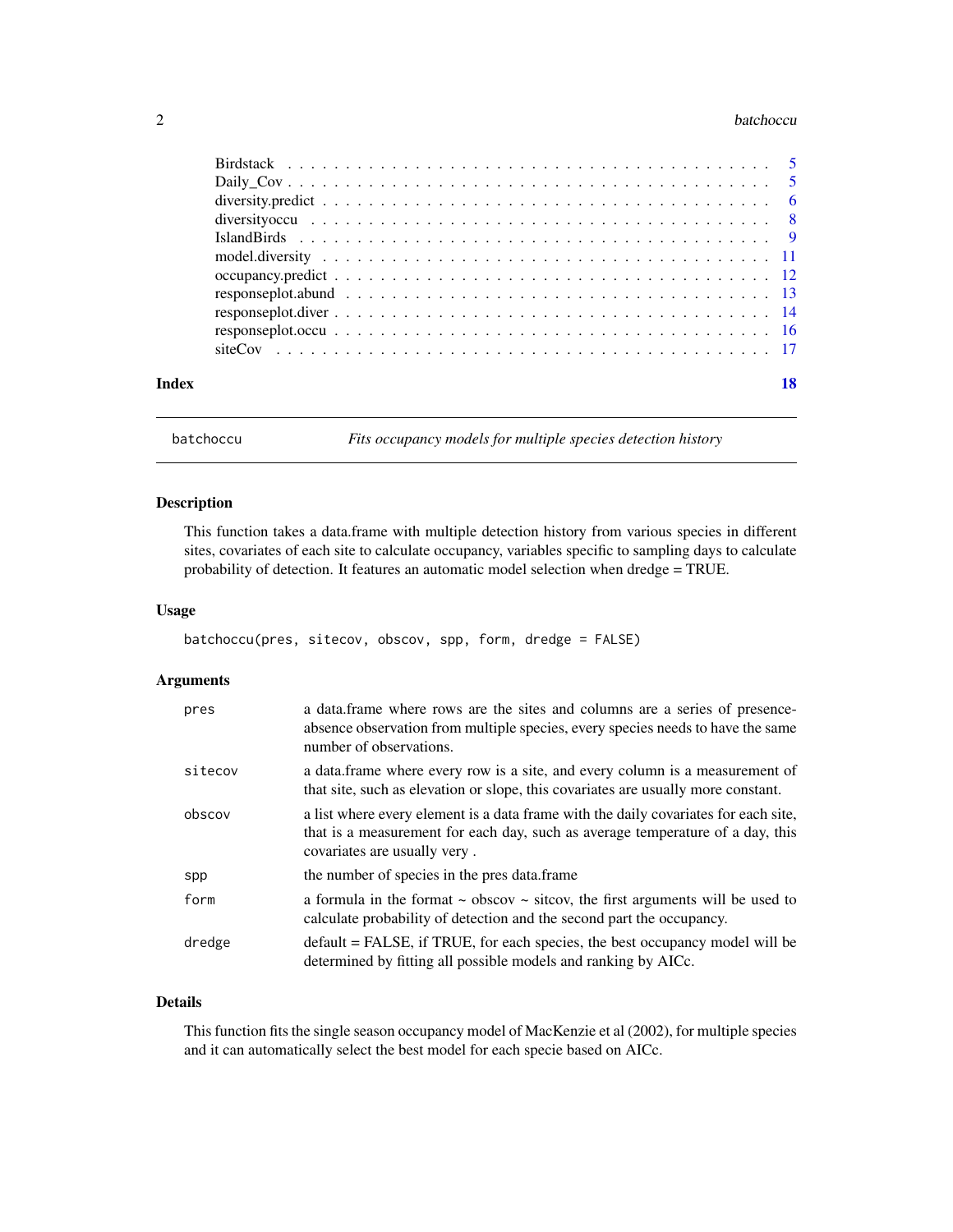# <span id="page-2-0"></span>batchoccuavg 3

# Value

A list with the fitted models for each species and the calculated Alpha diversity for each site.

#### Author(s)

Derek Corcoran <derek.corcoran.barrios@gmail.com>

#### See Also

[diversityoccu](#page-7-1)

#### Examples

```
## Not run:
data("IslandBirds")
data("Daily_Cov")
data("siteCov")
BirdOccupancy <-batchoccu(pres = IslandBirds, sitecov = siteCov, obscov =
Daily_Cov, spp = 5, form = \sim Day + Wind + Rain + Noise + Clouds \simElev + AgroFo + SecVec + Wetland)
#plot the response of occupancy to individual variables for species 4 and 5
responseplot.occu(batch = BirdOccupancy, spp = 4, variable = Elev)
responseplot.occu(batch = BirdOccupancy, spp = 5, variable = Elev)
## End(Not run)
#Dredge for all species
BirdOccupancy2 <- batchoccu(pres = IslandBirds, sitecov = siteCov, obscov =
Daily_Cov, spp = 5, form = \sim 1 \simElev + AgroFo, dredge = TRUE)
```

|  | batchoccuavg |  |
|--|--------------|--|
|--|--------------|--|

Fits occupancy models for multiple species detection history and cal*culated model average*

### Description

This function takes a data.frame with multiple detection history from various species in different sites, covariates of each site to calculate occupancy, variables specific to sampling days to calculate probability of detection. It features an automatic model selection when dredge = TRUE.

#### Usage

```
batchoccuavg(pres, sitecov, obscov, spp, form, dredge = FALSE, delta = 2)
```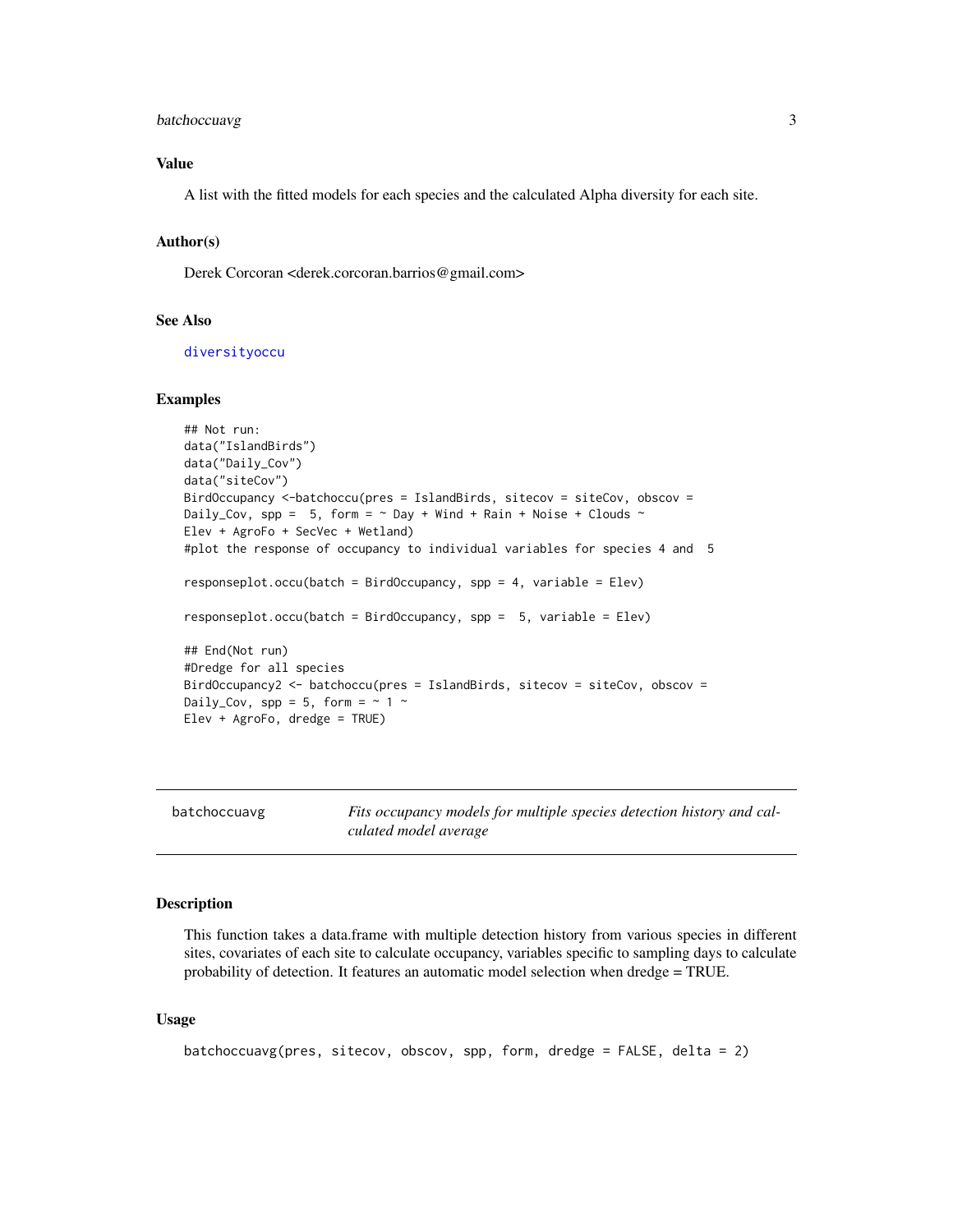#### <span id="page-3-0"></span>Arguments

| pres    | a data. frame where rows are the sites and columns are a series of presence-<br>absence observation from multiple species, every species needs to have the same<br>number of observations.            |
|---------|-------------------------------------------------------------------------------------------------------------------------------------------------------------------------------------------------------|
| sitecov | a data frame where every row is a site, and every column is a measurement of<br>that site, such as elevation or slope, this covariates are usually more constant.                                     |
| obscov  | a list where every element is a data frame with the daily covariates for each site,<br>that is a measurement for each day, such as average temperature of a day, this<br>covariates are usually very. |
| spp     | the number of species in the pres data.frame                                                                                                                                                          |
| form    | a formula in the format $\sim$ obscov $\sim$ sitcov, the first arguments will be used to<br>calculate probability of detection and the second part the occupancy.                                     |
| dredge  | default = FALSE, if TRUE, for each species, the best occupancy model will be<br>determined by fitting all possible models and ranking by AICc.                                                        |
| delta   | $default = 2$ , AICc difference used for model averaging                                                                                                                                              |

# Details

This function fits the single season occupancy model of MacKenzie et al (2002), for multiple species and it can automatically select the best model for each specie based on AICc, ther result of this function is the model average.

# Value

A list with the average models for each species.

# Author(s)

Derek Corcoran <derek.corcoran.barrios@gmail.com>

# See Also

[diversityoccu](#page-7-1)

# Examples

```
## Not run:
data("IslandBirds")
data("Daily_Cov")
data("siteCov")
BirdOccupancy <-batchoccuavg(pres = IslandBirds, sitecov = siteCov, obscov =
Daily_Cov, spp = 5, form = \sim Day + Wind + Rain + Noise + Clouds \simElev + AgroFo + SecVec + Wetland)
#Summary of averaged model for species 2
summary(BirdOccupancy$models[[2]])
```
## End(Not run) #Dredge for all species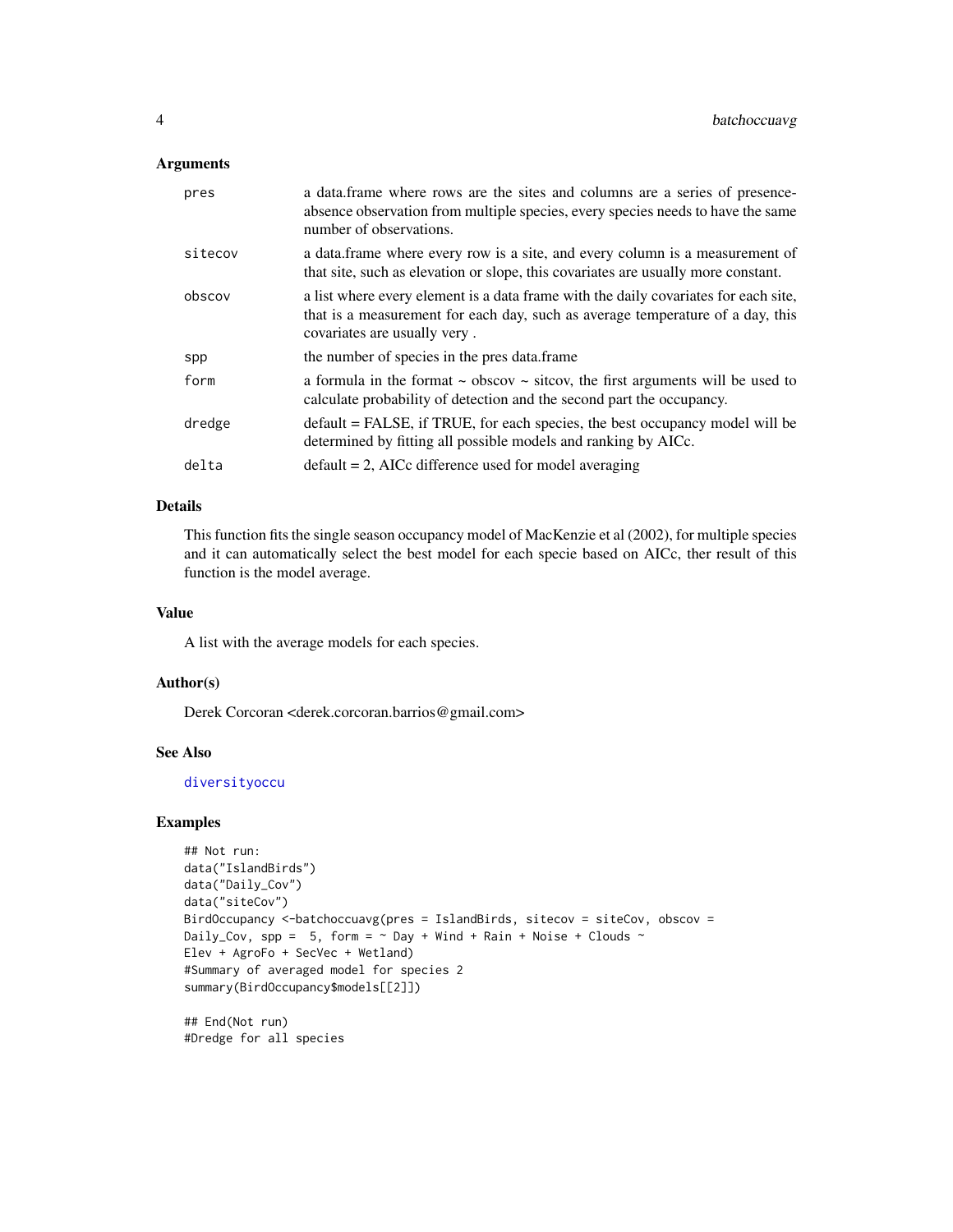<span id="page-4-0"></span>Birdstack *Raster Stack with five variables measured in Pohnpei Island in Micronesia*

#### Description

A Raster Stack containing five rasters from in the Pohnpei Island in Micronesia where the detection histories of the IslandBirds where taken.

- Elev Metres above sea level of the sampled point
- AgroFo Proportion of a station (from 0 to 1) corresponding to agricultural forest incudes areas withsubsistence or commercial staple crops mixed with undisturbed forest
- SecVec Proportion of a station (from 0 to 1) corresponding to secondary vegetation which represents anthropogenic habitats (e.g., savannah) and early colonizers and invasive species (e.g. *Hibiscus spp.* and *Merremia peltata)*
- Wetland Proportion of a station (from 0 to 1) corresponding to areas classified as mangroves, marshes, swamp forest and fresh water bodies
- Upland Proportion of a station (from 0 to 1) corresponding to upland and undisturbed forest habitats

#### Usage

Birdstack

#### Format

A raster stack with 5 layers:

#### See Also

[IslandBirds](#page-8-1) [Daily\\_Cov](#page-4-1) [siteCov](#page-16-1)

<span id="page-4-1"></span>

| Daily_Cov | Seven covariables measured at 120 survey stations in an island in mi- |
|-----------|-----------------------------------------------------------------------|
|           | cronesia                                                              |

#### Description

A list containing the measurements of seven variables correspondant to 120 different survey stations (Rows) in Pohnpei Island where the detection histories of the IslandBirds where taken.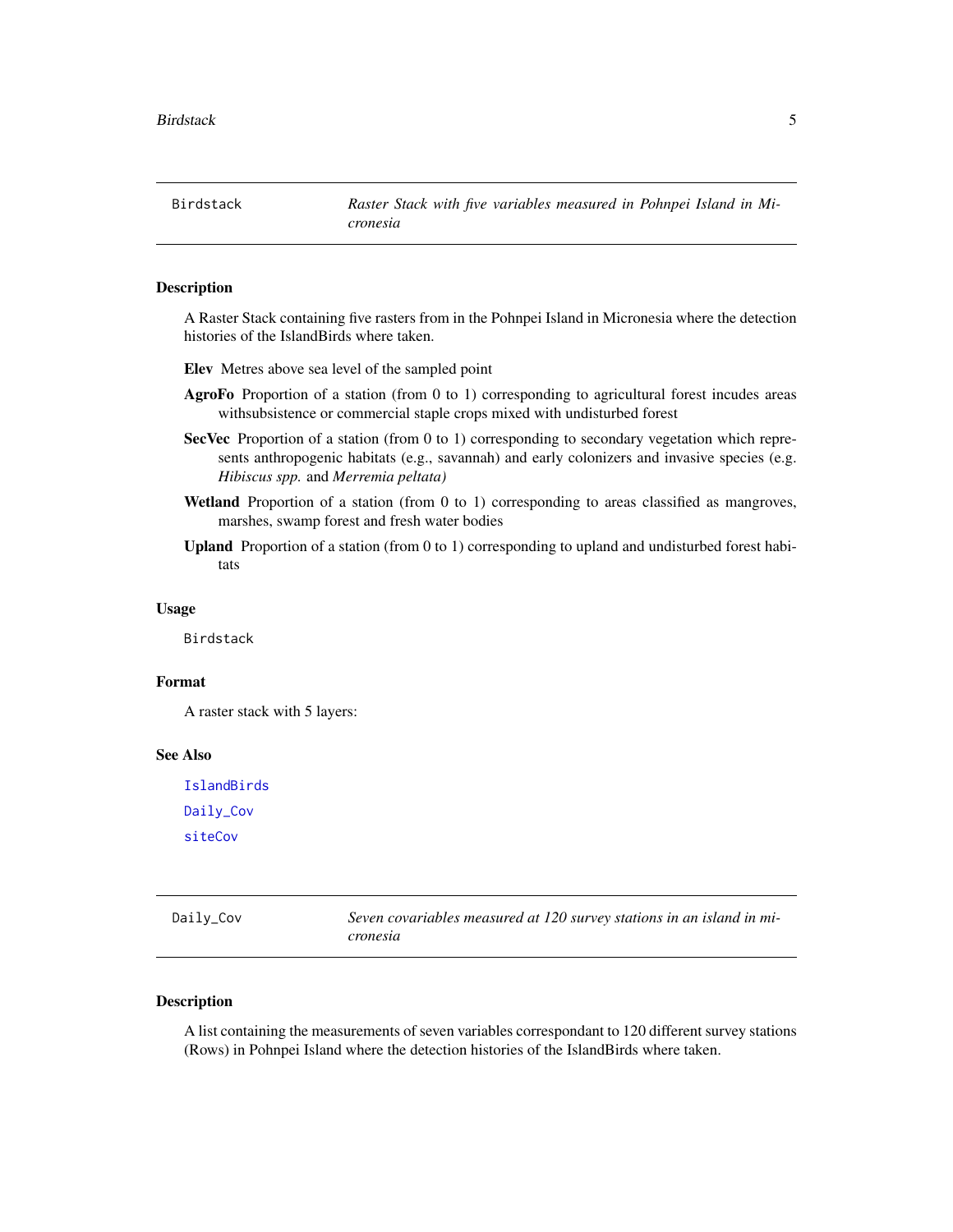#### <span id="page-5-0"></span>Usage

Daily\_Cov

# Format

A list with 6 elements, each of them with a data frame

# Details

Day Ordinal day

Wind Wind intensity using a modified Beafourt scale

Obs First initial of the observer

Time Survey time (minutes after sunrise)

**Rain** Categorical variable where  $0 =$  no rain,  $1 =$  light rain and  $2 =$  heavy rain

Noise Ambient noise (1-10 being 10 the loudest)

Clouds Cloud cover in percentage

# References

Oleiro P. 2014. Avian population responses to anthropogenic landscape changes in Pohnpei, Federated Stats of Micronesia. Masters Thesis University of Missouri.

# See Also

[IslandBirds](#page-8-1) [siteCov](#page-16-1)

diversity.predict *Makes a spacially explicit prediction of the occupancy of multiple species and alpha diversity, and select the area where*

#### Description

This function takes an deiversityoccu object and predicts occupancy for all species in new data, either a data.frame or a rasterstack. It can also return a subset of the total area of a rasterstack, where diversity and occupancy/abundance are higher than the nth quantile.

### Usage

```
diversity.predict(model, diverse, new.data, quantile.nth = 0.8, species,
 kml = TRUE, name = "Priority_Area.kml")
```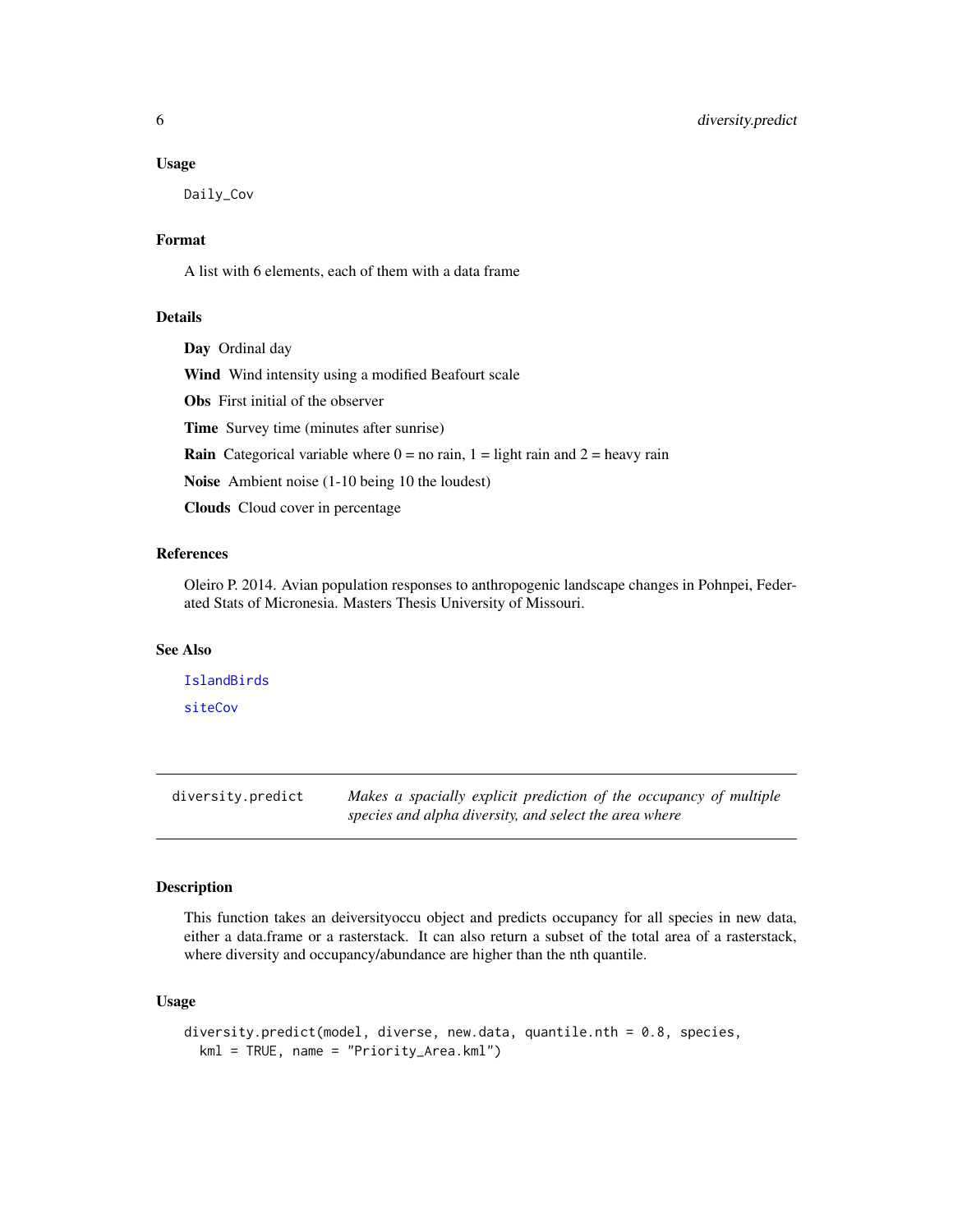# <span id="page-6-0"></span>diversity.predict 7

#### Arguments

| model        | A result from diversity occu                                                                                                 |
|--------------|------------------------------------------------------------------------------------------------------------------------------|
| diverse      | A result from the model diversity function.                                                                                  |
| new.data     | a raster stack, or a data frame containing the same variables as the site Covs vari-<br>able in diversity occu or batch occu |
| quantile.nth | the nth quantile, over which is a goal to keep both diversity and selected species.<br>$default = NULL$                      |
| species      | a boolean vector of the species to take into acount                                                                          |
| km1          | if TRUE builds a kml file of the selected area and saves it in your working<br>directry                                      |
| name         | the name of the kml file if kml is TRUE                                                                                      |

#### Value

a data frame with predicted values, or a raster stack with predictions for each species, a raster for diversity and a raster with the area meeting the quantile criteria.

#### Author(s)

Derek Corcoran <derek.corcoran.barrios@gmail.com>

# See Also

[diversityoccu](#page-7-1) [batchoccu](#page-1-1) [model.diversity](#page-10-1)

# Examples

```
## Not run:
#Load the data
data("IslandBirds")
data("Daily_Cov")
data("siteCov")
data("Birdstack")
#Model the abundance for 5 bat species and calculate alpha diversity from that
#Model the abundance for 5 bat species and calculate alpha diversity from that
BirdDiversity <-diversityoccu(pres = IslandBirds, sitecov = siteCov,
obscov = Daily_Cov,spp = 5, form = \sim Day + Wind + Time \sim Elev + Wetland + Upland)
#Select the best model that explains diversity using genetic algorithms
set.seed(123)
glm.Birdiversity <- model.diversity(BirdDiversity, method = "g")
# get the area where the first two bird species are most abundant
```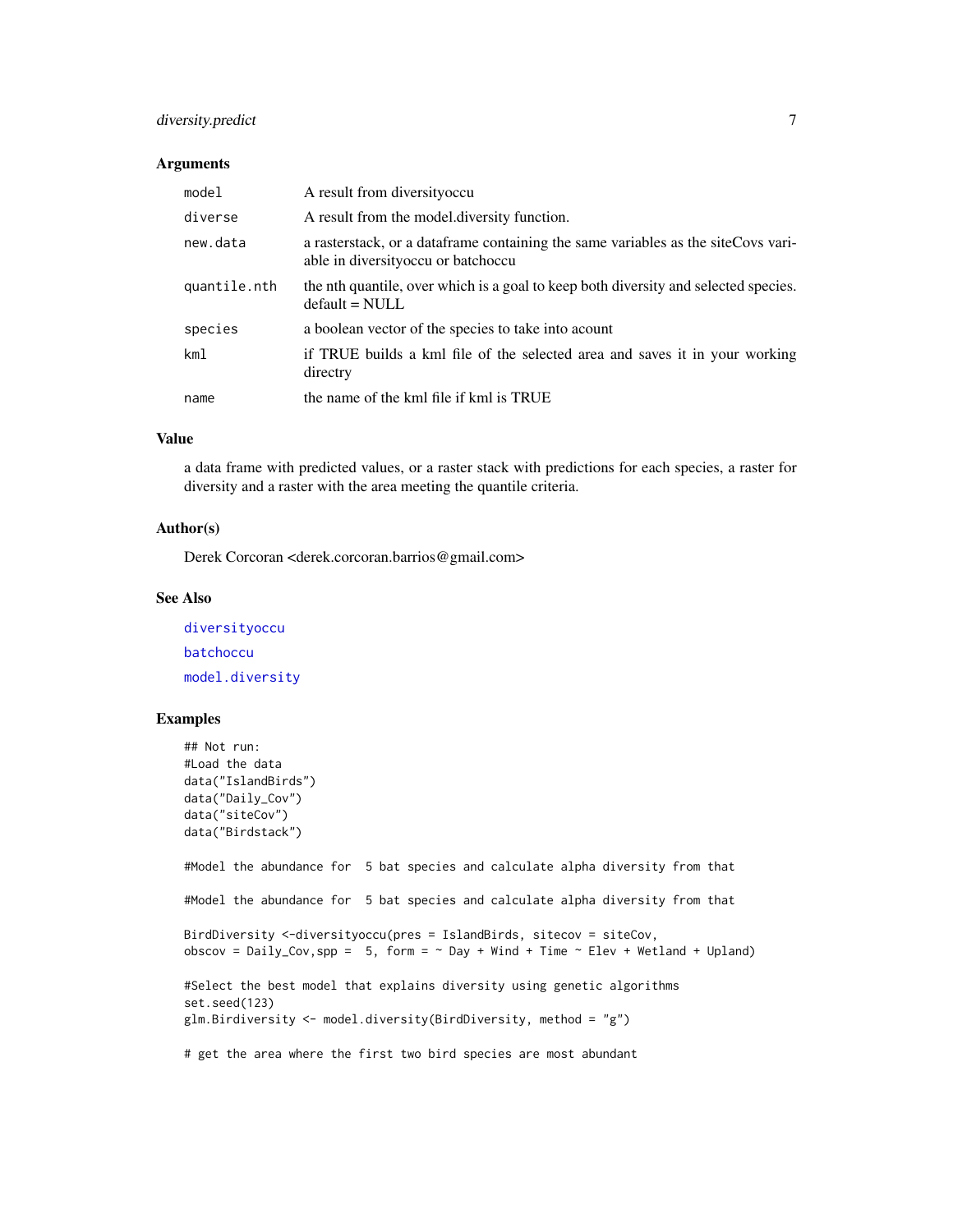```
# and the diversity is high
library(rgdal)
Selected.area <- diversity.predict(model = BirdDiversity, diverse = glm.Birdiversity,
new.data = Birdstack, quantile.nth = 0.65, species =
c(TRUE, TRUE, FALSE, FALSE, FALSE))
Selected.area
## End(Not run)
```
<span id="page-7-1"></span>diversityoccu *Calculates alpha diversity from multiple species occupancy data*

# Description

This function takes a data.frame with multiple presence absence-data from various species in different sites, covariates of each site to calculate occupancy, variables specific to sampling days to calculate probability of detection, and it calculates the alpha diversity for each site.

#### Usage

```
diversityoccu(pres, sitecov, obscov, spp, form, index = "shannon",
 dredge = FALSE)
```
# Arguments

| pres    | a data frame where rows are the sites and columns are a series of presence-<br>absence observation from multiple species, every species needs to have the same<br>number of observations.             |
|---------|-------------------------------------------------------------------------------------------------------------------------------------------------------------------------------------------------------|
| sitecov | a data frame where every row is a site, and every column is a measurement of<br>that site, such as elevation or slope, this covariates are usually more constant.                                     |
| obscov  | a list where every element is a data frame with the daily covariates for each site.<br>that is a measurement for each day, such as average temperature of a day, this<br>covariates are usually very. |
| spp     | the number of species in the pres data.frame                                                                                                                                                          |
| form    | a formula in the format $\sim$ obscov $\sim$ sitcov, the first arguments will be used to<br>calculate probability of detection and the second part the occupancy.                                     |
| index   | Diversity index, one of "shannon", "simpson" or "invsimpson".                                                                                                                                         |
| dredge  | $default = FALSE$ , if TRUE, for each species, the best occupancy model will be<br>determined by fitting all possible models and ranking by AICc.                                                     |

# Details

This function fits the latent abundance mixture model described in Royle and Nichols (2003), to calculate the abundance of every species in each site, the using that abundance it calculates the alpha diversity index for each site based on that abundance.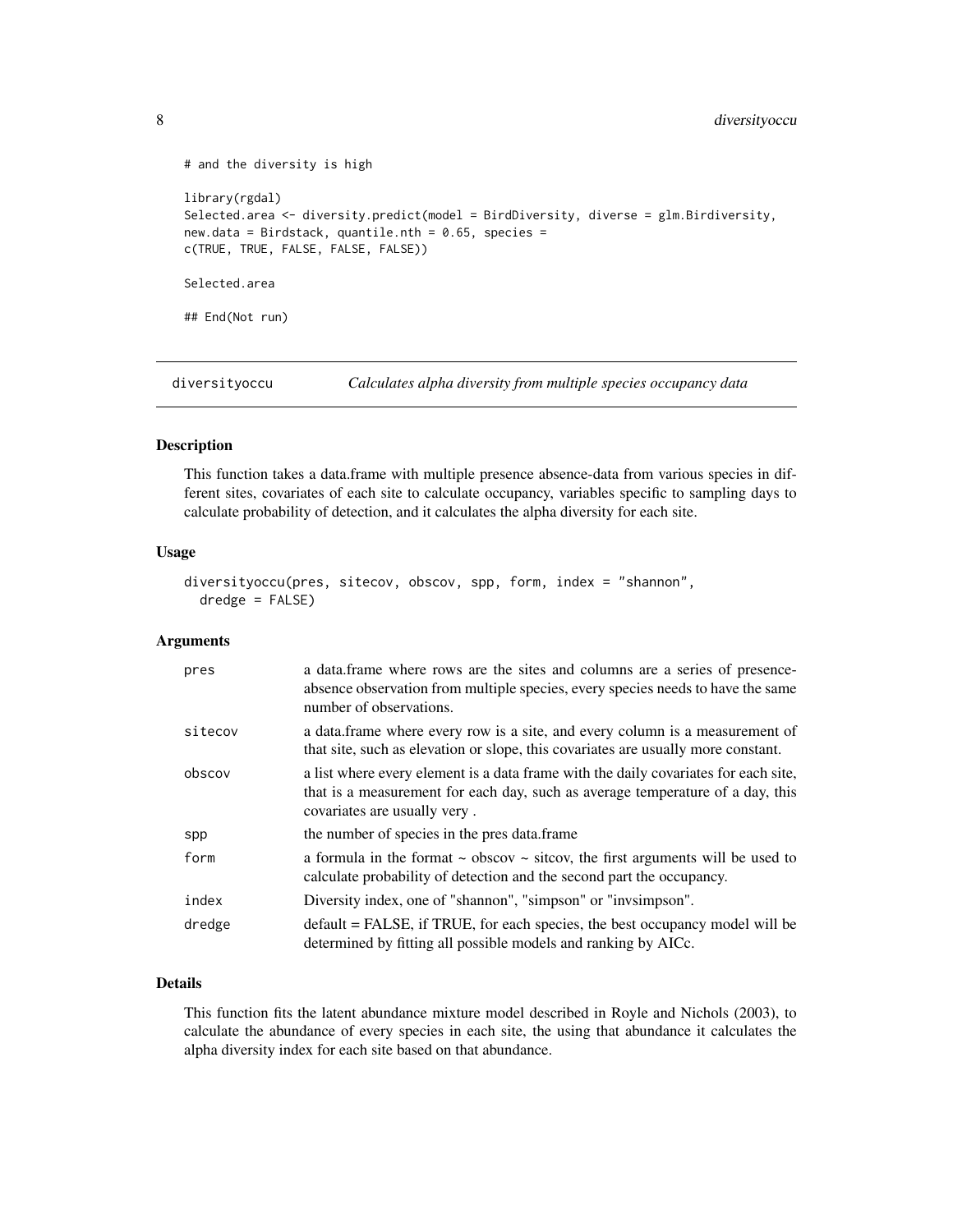#### <span id="page-8-0"></span>IslandBirds 9

# Value

A list with the fitted models for each species, the calculated Alpha diversity for each site, and a dataframe with the abundance of each species and diversity.

# Author(s)

Derek Corcoran <derek.corcoran.barrios@gmail.com>

Nicole L. Michel Mike Meredith

# See Also

[diversity](#page-0-0) [model.diversity](#page-10-1)

#### Examples

```
## Not run:
#Load the data
data("IslandBirds")
data("Daily_Cov")
data("siteCov")
#Model the abundance for 5 bird species and calculate alpha diversity from that
BirdDiversity <-diversityoccu(pres = IslandBirds, sitecov = siteCov,
obscov = Daily_Cov,spp = 5, form = \sim Day + Wind + Time + Rain +
Noise ~ Elev + AgroFo + SecVec + Wetland + Upland)
#To see the estimates and p values for each model:
BirdDiversity$models
## End(Not run)
```
<span id="page-8-1"></span>IslandBirds *Occupancy data of 5 bird species in Micronesia.*

#### Description

A dataset containing the detections history of 5 species in the Pohnpei Island for 4 consecutive days (Columns) in 120 different sites (Rows).

CICA.1 Detection history of *Coracina tenurostris*: on day 1

CICA.2 Detection history of *Coracina tenurostris*: on day 2

CICA.3 Detection history of *Coracina tenurostris*: on day 3

CICA.4 Detection history of *Coracina tenurostris*: on day 4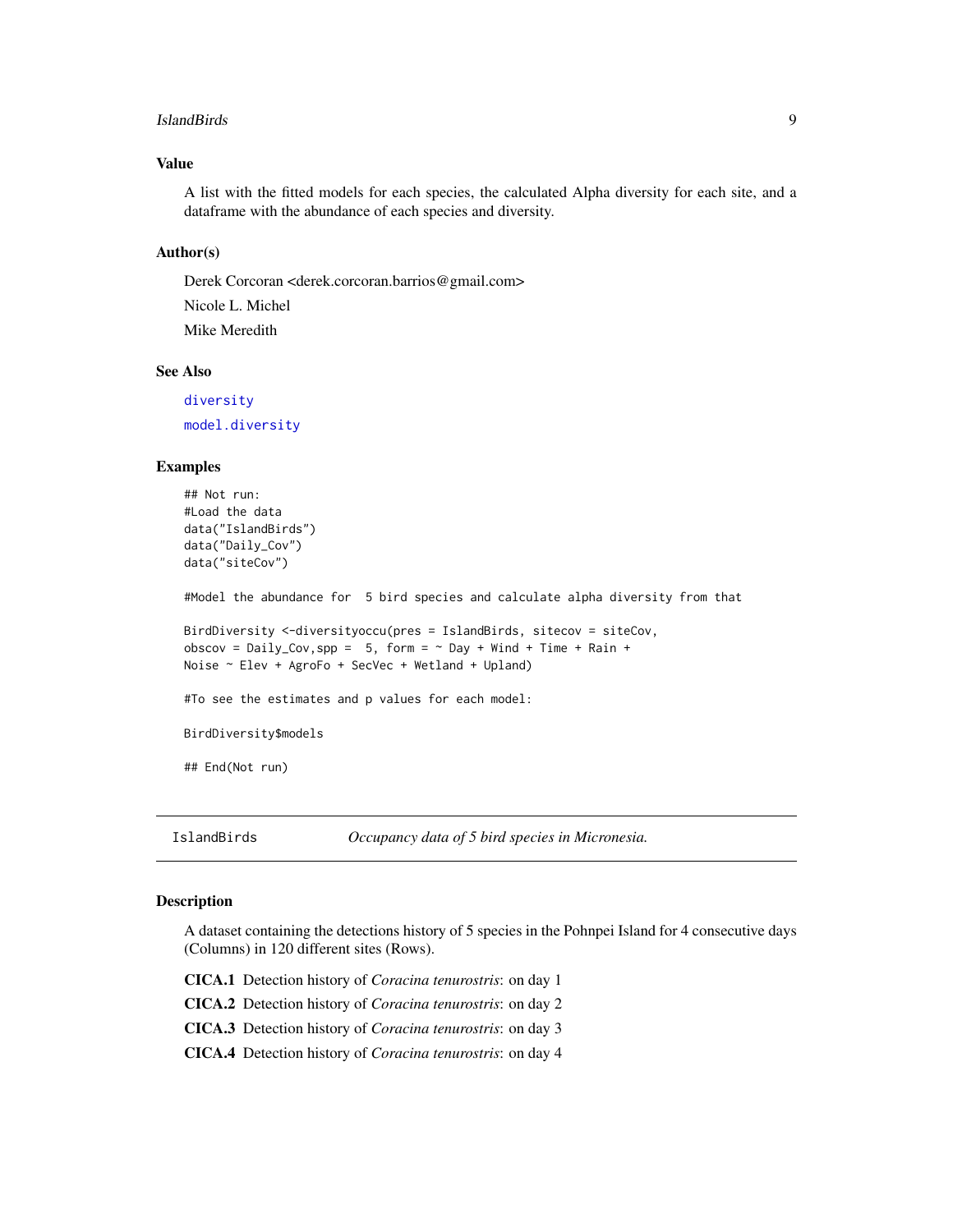<span id="page-9-0"></span>CIRW.1 Detection history of *Acrocephalus syrinx*: on day 1 CIRW.2 Detection history of *Acrocephalus syrinx*: on day 2 CIRW.3 Detection history of *Acrocephalus syrinx*: on day 3 CIRW.4 Detection history of *Acrocephalus syrinx*: on day 4 CIWE.1 Detection history of *Zosterops semperi*: on day 1 CIWE.2 Detection history of *Zosterops semperi*: on day 2 CIWE.3 Detection history of *Zosterops semperi*: on day 3 CIWE.4 Detection history of *Zosterops semperi*: on day 4 LBWE.1 Detection history of *Rukia longirostra*: on day 1 LBWE.2 Detection history of *Rukia longirostra*: on day 2 LBWE.3 Detection history of *Rukia longirostra*: on day 3 LBWE.4 Detection history of *Rukia longirostra*: on day 4 MIPI.1 Detection history of *Ducula oceanica*: on day 1 MIPI.2 Detection history of *Ducula oceanica*: on day 2 MIPI.3 Detection history of *Ducula oceanica*: on day 3 MIPI.4 Detection history of *Ducula oceanica*: on day 4

# Usage

**IslandBirds** 

# Format

A data frame with 120 rows and 20 variables

# References

Oleiro P. 2014. Avian population responses to anthropogenic landscape changes in Pohnpei, Federated Stats of Micronesia. Masters Thesis University of Missouri.

#### See Also

[Daily\\_Cov](#page-4-1)

[siteCov](#page-16-1)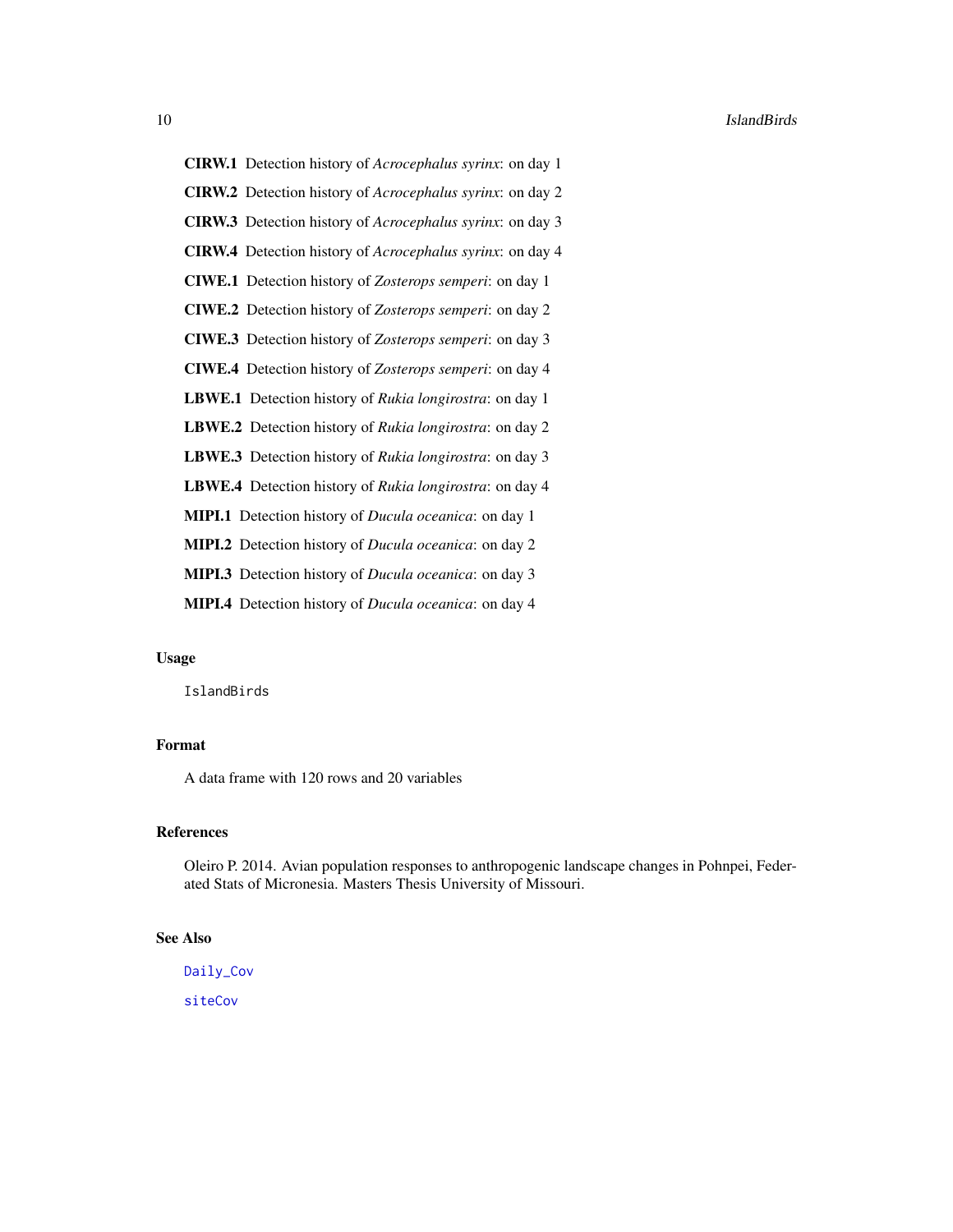<span id="page-10-1"></span><span id="page-10-0"></span>

# Description

This function takes a diversityoccu object and heuristically searches for the glm that best explains the alpha diversity of the modelled species.

#### Usage

```
model.diversity(DivOcc, method = "h", delta = 2, squared = FALSE)
```
# Arguments

| DivOcc   | is an object returned by the divesity occur function of this package                                                                                                                                                                                                                                                                                                                                    |
|----------|---------------------------------------------------------------------------------------------------------------------------------------------------------------------------------------------------------------------------------------------------------------------------------------------------------------------------------------------------------------------------------------------------------|
| method   | The method to be used to explore the candidate set of models. If "h" an exhaus-<br>tive screening is undertaken. If "g" the genetic algorithm is employed (recom-<br>mended for large candidate sets). If "1", a very fast exhaustive branch-and-bound<br>algorithm is used. Package leaps must then be loaded, and this can only be ap-<br>plied to linear models with covariates and no interactions. |
| delta    | The number of models that will be returned will be the ones that have a maxi-<br>mum AICc difference with the top model equal to delta.                                                                                                                                                                                                                                                                 |
| squared. | if FALSE (Default), only GLMs with linear components will be evaluated; If<br>TRUE, GLMs with both linear and quadratic components will be evaluated.<br>WARNING if squared is TRUE, the number of parameters duplicates and the<br>models grow exponentially, this may result in to many variables for a CPU to<br>compute.                                                                            |

# Details

This function fits every first order glm possible and ranks them by AICc.

# Value

An object with the best fitted model, the coefficients of that model, a table with the top 5 fitted models ranked by AICc and the data used for the model

## Author(s)

Derek Corcoran <derek.corcoran.barrios@gmail.com>

# See Also

[diversityoccu](#page-7-1)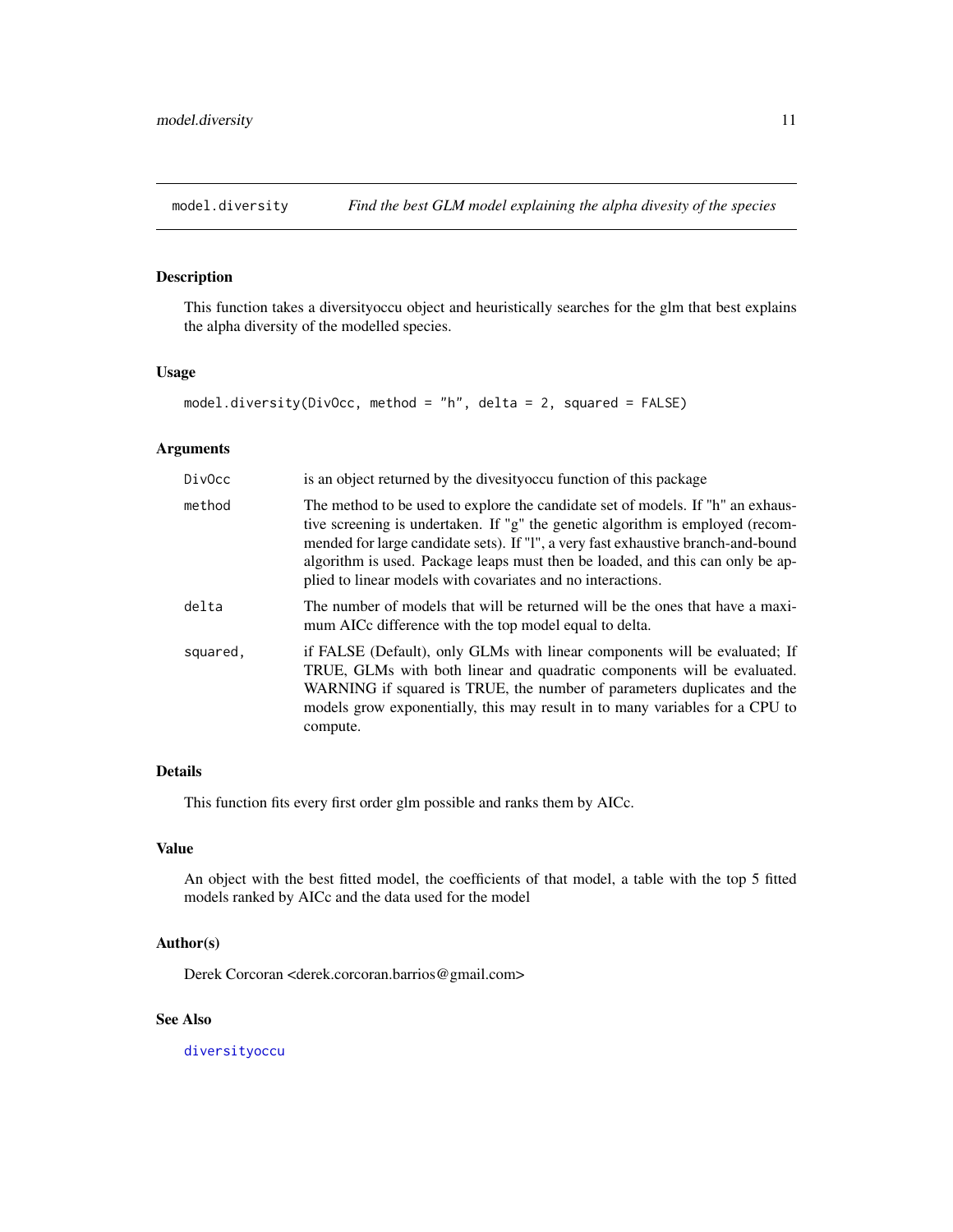#### Examples

```
## Not run:
#Load the data
data("IslandBirds")
data("Daily_Cov")
data("siteCov")
#Model the abundance for 5 bat species and calculate alpha diversity from that
BirdDiversity <-diversityoccu(pres = IslandBirds, sitecov = siteCov,
obscov = Daily_Cov, spp = 5, form = \sim Day + Wind + Time + Rain +
Noise ~ Elev + AgroFo + SecVec + Wetland + Upland)
#Select the best model that explains diversity using genetic algorithms
set.seed(123)
glm.Birdiversity <- model.diversity(BirdDiversity, method = "g")
#see the best models
glm.Birdiversity$Best.model
#plot the response of diversity to individual variables
plot(glm.Birdiversity, elev)
#To add the quadratic components of models
glm.birdiversity <- model.diversity(BirdDiversity , method = "g", squared = TRUE)
responseplot.diver(glm.birdiversity, Elev)
## End(Not run)
```
occupancy.predict *Predicts occupancy for all the species in a batchoccupancy class object*

# Description

This function takes an batchoccupancy object and predicts occupancy for all species in new data, either a data.frame or a rasterstack.

#### Usage

occupancy.predict(batch, new.data)

<span id="page-11-0"></span>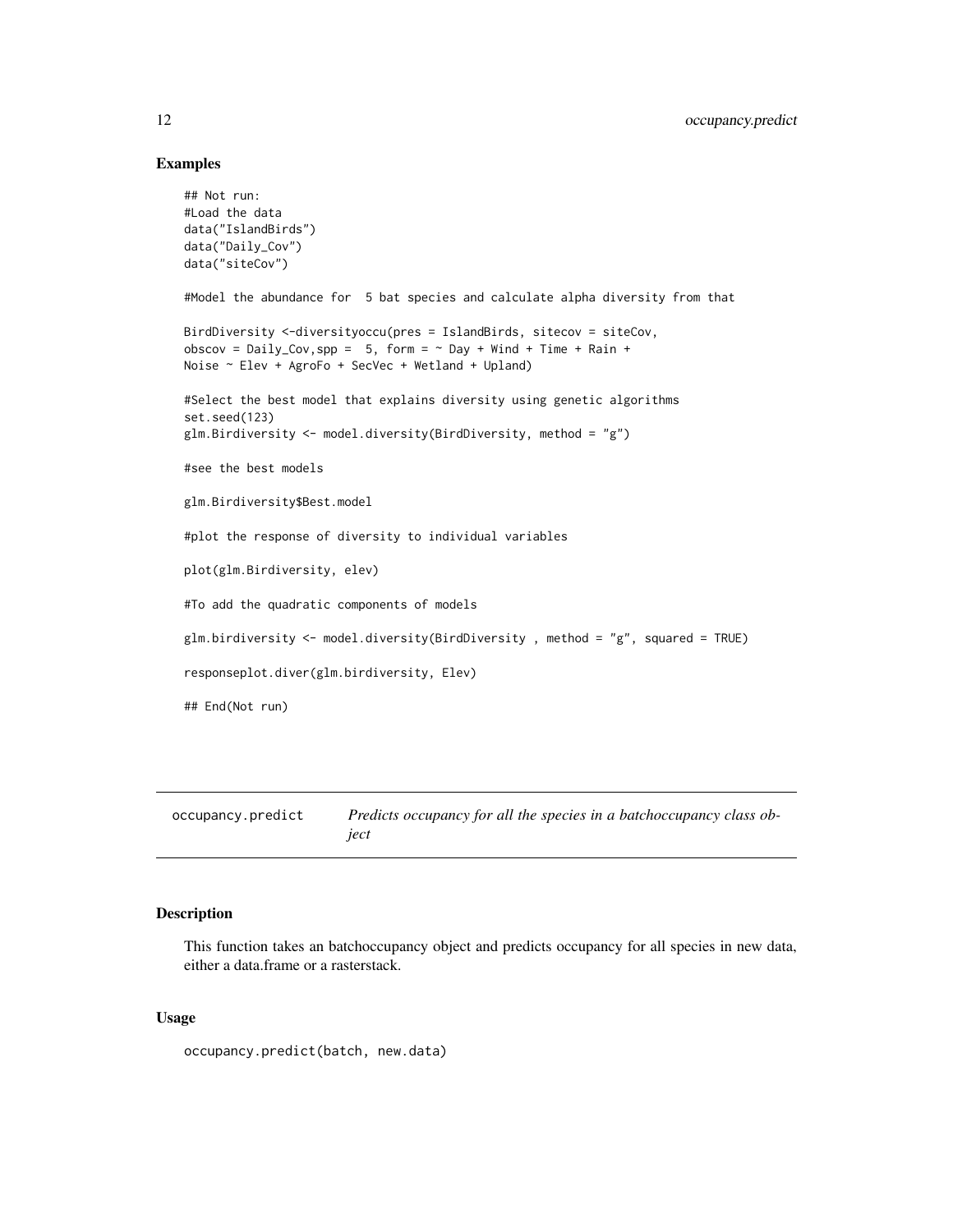#### <span id="page-12-0"></span>**Arguments**

| batch    | A result from the batchoccu                                                                              |
|----------|----------------------------------------------------------------------------------------------------------|
| new.data | a rasterstack, or a data frame containing the same variables as the site Covs vari-<br>able in batchoccu |

# Value

a raster stack with predictions for each species.

#### Author(s)

Derek Corcoran <derek.corcoran.barrios@gmail.com>

#### See Also

[batchoccu](#page-1-1)

#### Examples

```
## Not run:
#Load the data
data("IslandBirds")
data("Daily_Cov")
data("siteCov")
data("Birdstack")
BirdOccupancy <-batchoccu(pres = IslandBirds, sitecov = siteCov, obscov =
Daily_Cov, spp = 5, form = \sim Day + Wind + Rime + Noise + Clouds \simElev + AgroFo + SecVec + Wetland)
Occupancy.stack <- occupancy.predict(batch = BirdOccupancy, new.data =
Birdstack)
## End(Not run)
```
responseplot.abund *plot the response of an abundance model to the change of aparticular variable*

# Description

This function takes a diversityoccupancy object and one of the variables used to predict abundance, and makes a plot showing the response of occupancyt against the selected variable. This function automatically limits the values of that variable to the maximum and minimum values of the dataset.

#### Usage

```
responseplot.abund(batch, spp, variable)
```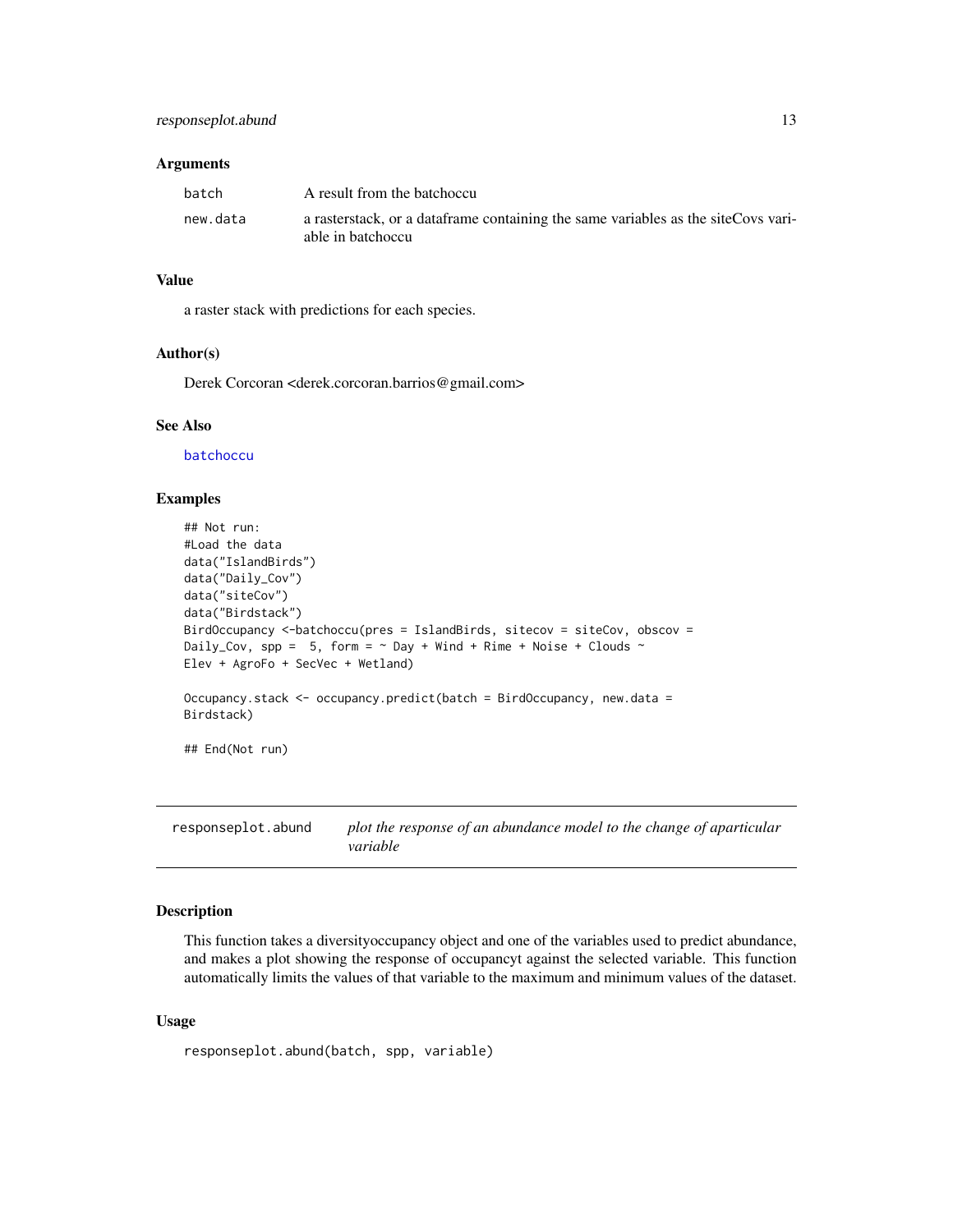#### <span id="page-13-0"></span>**Arguments**

| batch    | A result from the diversity occu function.                  |
|----------|-------------------------------------------------------------|
| spp      | The species number of which response is going to be ploted. |
| variable | The variable of which the response is to be ploted.         |

#### Value

a ggplot object plotting the alpha diversity response to the selected variable.

#### Author(s)

Derek Corcoran <derek.corcoran.barrios@gmail.com>

#### See Also

[batchoccu](#page-1-1)

#### Examples

```
## Not run:
data("IslandBirds")
data("Daily_Cov")
data("siteCov")
```
#Model the abundance for 5 bird species and calculate alpha diversity from that

```
BirdDiversity <-diversityoccu(pres = IslandBirds, sitecov = siteCov,
obscov = Daily_Cov, spp = 5, form = \sim Day + Wind + Time + Rain +
Noise ~ Elev + AgroFo + SecVec + Wetland + Upland)
```

```
#plot the response of abundance to individual variables for species 4, 11
responseplot.abund(batch = BirdDiversity, spp = 4, variable = Elev)
responseplot.abund(batch = BirdDiversity, spp = 11, variable = Elev)
```

```
## End(Not run)
```
responseplot.diver *plot the response of the calculated alpha diversity to the change of a particular variable*

#### Description

This function takes a modeldiversity object and one of the variables used to predict the alpha diversity index, and makes a plot showing the response of the diversity index against the selected variable. This function automatically limits the values of that variable to the maximum and minimum values of the dataset.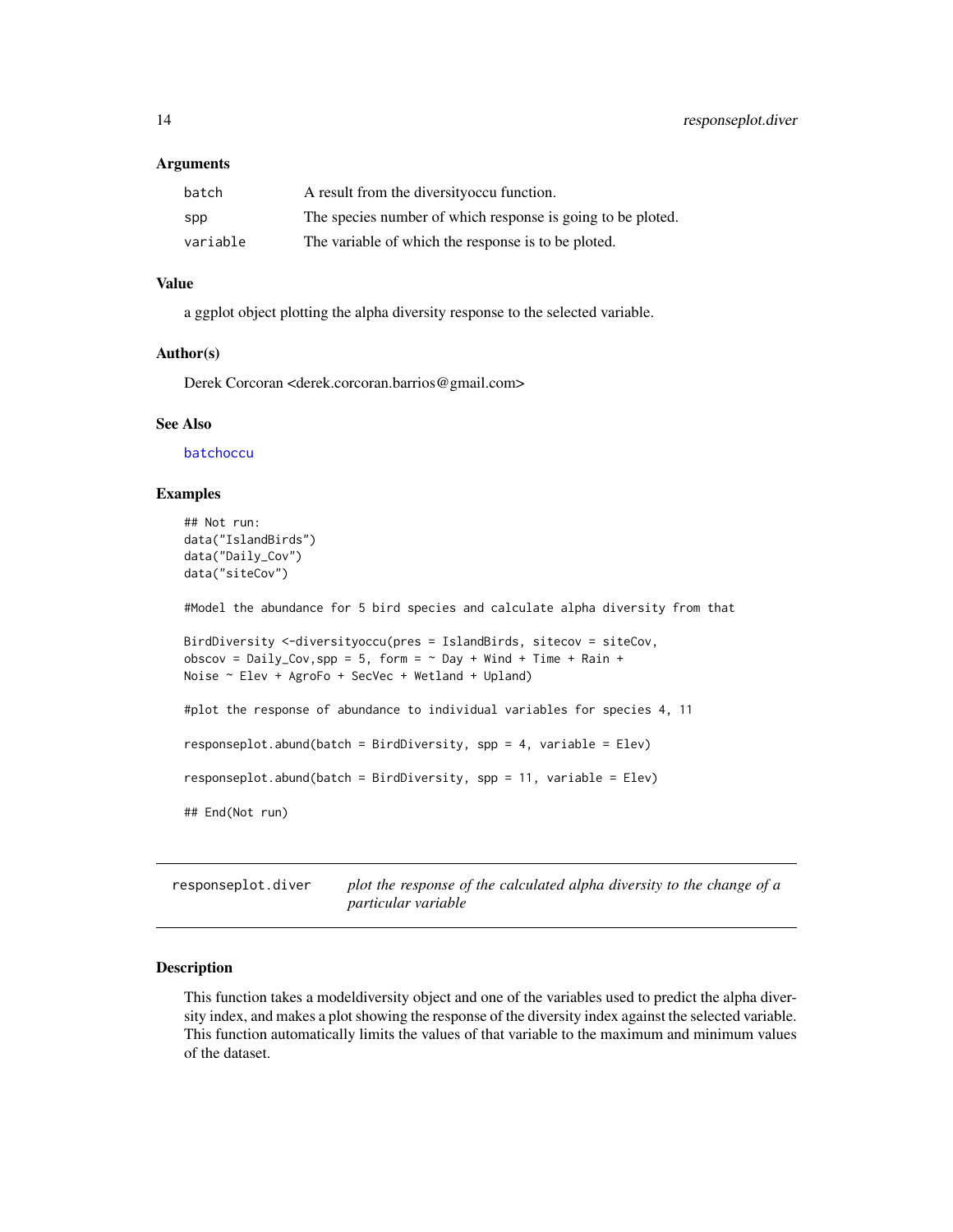# <span id="page-14-0"></span>responseplot.diver 15

# Usage

responseplot.diver(model, variable)

#### Arguments

| model    | A result from the model diversity function.         |
|----------|-----------------------------------------------------|
| variable | The variable of which the response is to be ploted. |

#### Value

a ggplot object plotting the alpha diversity response to the selected variable.

# Author(s)

Derek Corcoran <derek.corcoran.barrios@gmail.com>

# See Also

[diversityoccu](#page-7-1) [model.diversity](#page-10-1)

#### Examples

```
## Not run:
#Load the data
data("IslandBirds")
data("Daily_Cov")
data("siteCov")
```
#Model the abundance for 5 bird species and calculate alpha diversity from that

```
BirdDiversity <-diversityoccu(pres = IslandBirds, sitecov = siteCov,
obscov = Daily_Cov, spp = 5, form = \sim Day + Wind + Time + Rain +
Noise ~ Elev + AgroFo + SecVec + Wetland + Upland)
```

```
#Select the best model that explains diversity using genetic algorithms
set.seed(123)
glm.Birdiversity <- model.diversity(BirdDiversity, method = "g")
```

```
#see the best models
```
glm.Birdiversity\$Best.model

#plot the response of diversity to individual variables

plot(glm.Birdiversity, elev)

## End(Not run)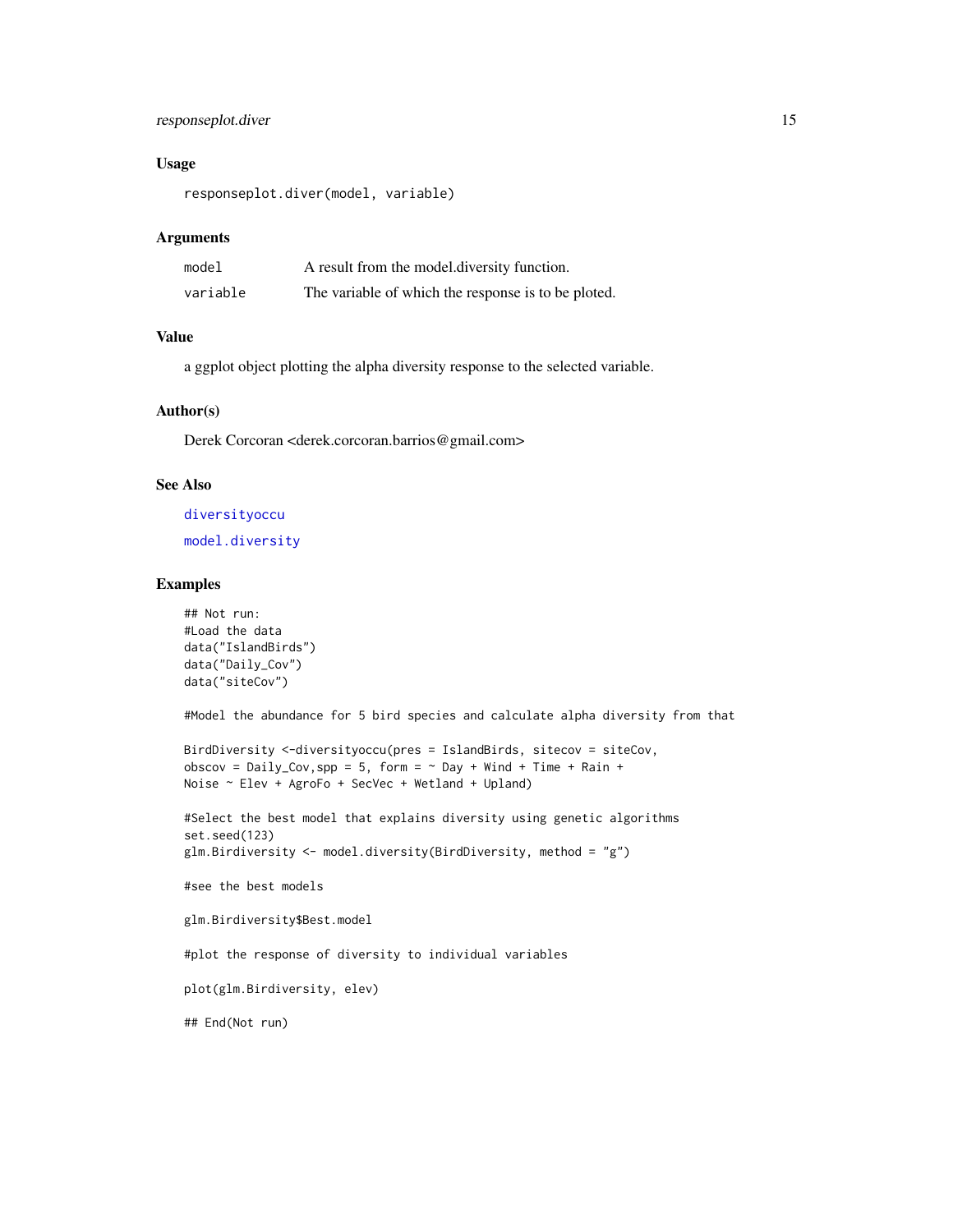<span id="page-15-0"></span>

# Description

This function takes a batchoccupancy object and one of the variables used to predict occupacy, and makes a plot showing the response of occupancyt against the selected variable. This function automatically limits the values of that variable to the maximum and minimum values of the dataset.

#### Usage

responseplot.occu(batch, spp, variable)

### Arguments

| batch    | A result from the batchoccu function.                       |
|----------|-------------------------------------------------------------|
| spp      | The species number of which response is going to be ploted. |
| variable | The variable of which the response is to be ploted.         |

# Value

a ggplot object plotting the alpha diversity response to the selected variable.

#### Author(s)

Derek Corcoran <derek.corcoran.barrios@gmail.com>

# See Also

[batchoccu](#page-1-1)

#### Examples

```
## Not run:
data("IslandBirds")
data("Daily_Cov")
data("siteCov")
BirdOccupancy <-batchoccu(pres = IslandBirds, sitecov = siteCov, obscov =
Daily_Cov, spp = 5, form = \sim Day + Wind + Rime + Noise + Clouds \simElev + AgroFo + SecVec + Wetland)
#plot the response of occupancy to individual variables for species 4 and 5
responseplot.occu(batch = BirdOccupancy, spp = 4, variable = Elev)
responseplot.occu(batch = BirdOccupancy, spp = 5, variable = Elev)
## End(Not run)
```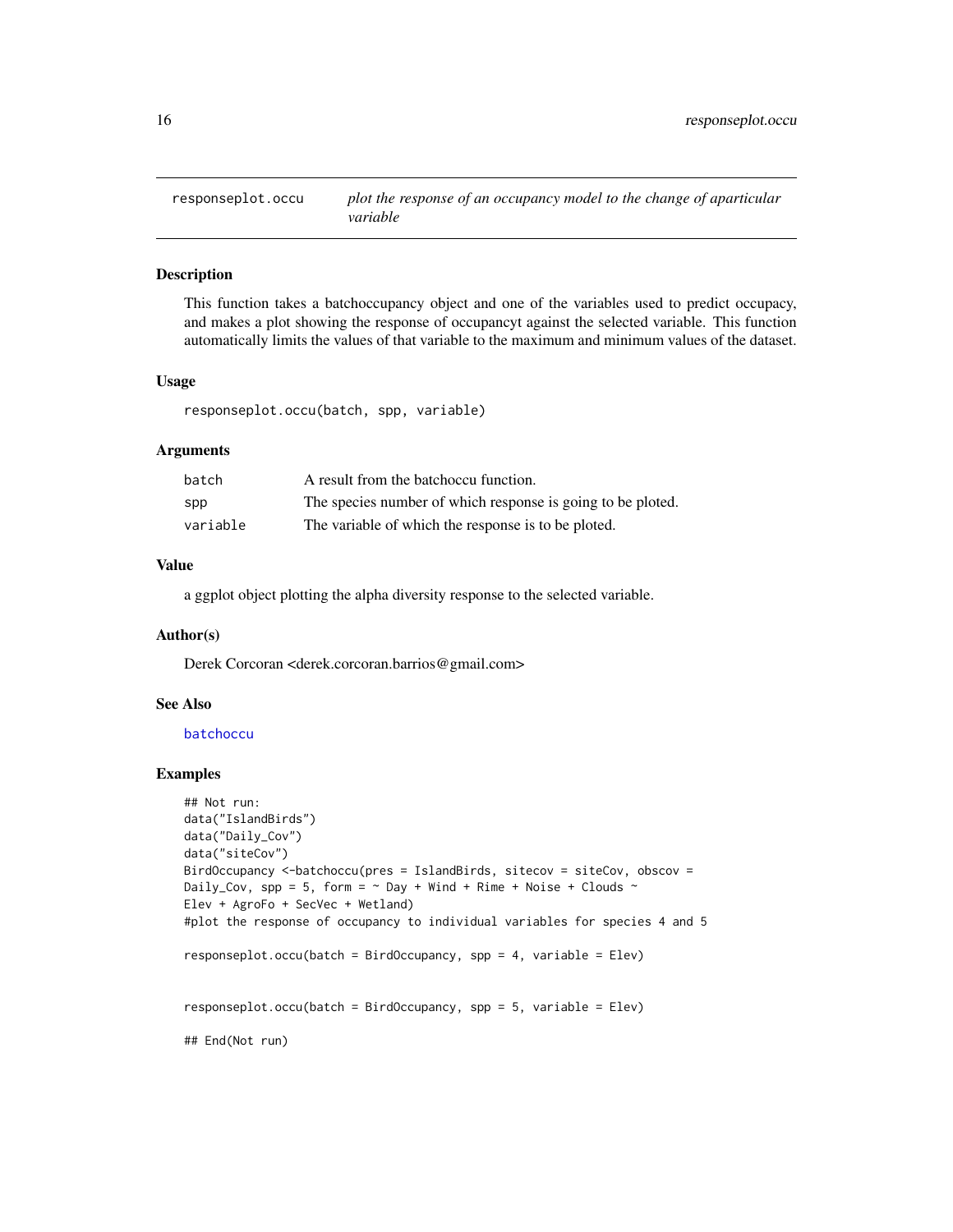<span id="page-16-1"></span><span id="page-16-0"></span>siteCov *Nine covariables measured at 120 survey stations in an island in micronesia*

#### Description

A dataframe containing the measurements of 5 variables (columns) correspondant to 120 different survey stations (Rows) in Pohnpei Island where the detection histories of the IslandBirds where taken.

Elev Metres above sea level of the sampled point

- AgroFo Proportion of a station (from 0 to 1) corresponding to agricultural forest incudes areas withsubsistence or commercial staple crops mixed with undisturbed forest
- SecVec Proportion of a station (from 0 to 1) corresponding to secondary vegetation which represents anthropogenic habitats (e.g., savannah) and early colonizers and invasive species (e.g. *Hibiscus spp.* and *Merremia peltata)*
- Wetland Proportion of a station (from 0 to 1) corresponding to areas classified as mangroves, marshes, swamp forest and fresh water bodies
- **Upland** Proportion of a station (from  $0$  to  $1$ ) corresponding to upland and undisturbed forest habitats

#### Usage

siteCov

# Format

A data frame with 120 rows and 52 variables:

# References

Oleiro P. 2014. Avian population responses to anthropogenic landscape changes in Pohnpei, Federated Stats of Micronesia. Masters Thesis University of Missouri.

#### See Also

[Daily\\_Cov](#page-4-1) [IslandBirds](#page-8-1)